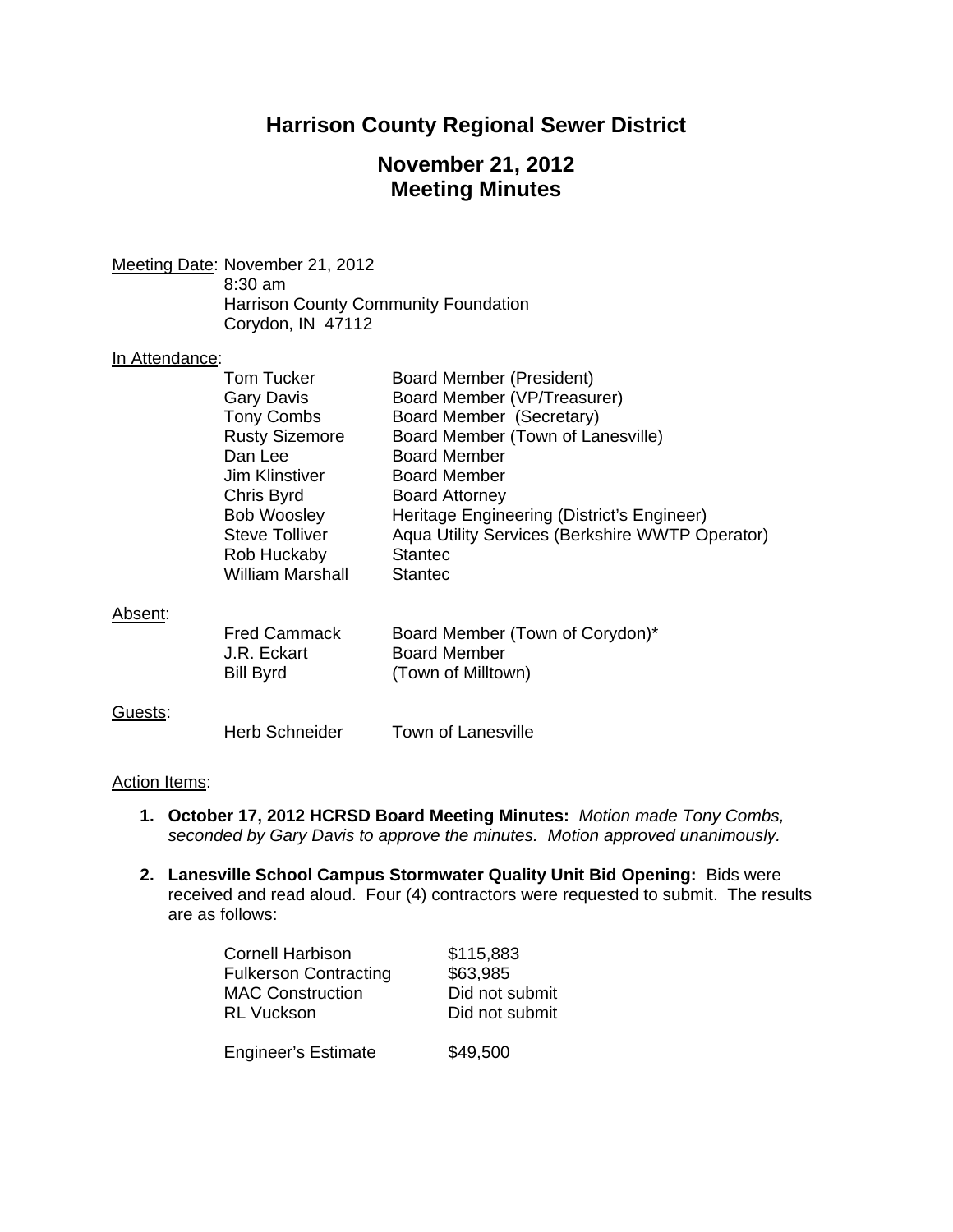HCRSD Mtg Minutes Nov. 21, 2012 Page 2 of 4

> *A motion was made by Gary Davis, seconded by Jim Klinstiver to take the bids under advisement. Motion approved unanimously.*

**3. Berkshire WWTP Operations Report (September):** Steve Tolliver presented the October 2012 Operations Report and reported the following: 1.) Everything is in compliance and there were no issues to report. 2.) The generator has been serviced and all repairs have been made, 3.) Two loads of sludge was removed and hauled to Lanesville for treatment, and 4.) The motor starter on the blowers has been replaced. *Motion made by Dan Lee, seconded by Jim Klinstiver to approve the October Operations Report. Motion approved unanimously.* 

## **4. New Salisbury EDA Grant Update:**

- **i. Roadway Maintenance Agreement:** Chris Byrd presented a copy of the agreement that was drafted and submitted to EDA for approval. Chris has been in contact with SSK and at this point they appear to be in agreement with the document and are prepared to sign. Chris has forward this document to EDA for review and approval prior to getting SSK to sign to ensure that EDA will accept the document. Currently awaiting EDA approval.
- **ii. Property Owner Update Letter:** Bob Woosley asked that a letter be sent to the property owners to provide a project update and advise them of the anticipated schedule for construction. The Board agreed that this was a good idea. Chris Byrd will draft a letter to send out to the property owners.
- **iii. EDA Update:** Chris Byrd reported that he and Bob Woosley have been in constant contact with EDA officials and have been submitted information to them on a regular basis to address any issues that have been brought to the HCRSD's attention during EDA's review. To date all outstanding items have been addressed with the following items still awaiting official EDA approval:
	- **Parcel A13 (Robert Bush) -** Awaiting approval of documentation submitted indicating that Missi Bush-Sawtelle has the legal authority to sign on behalf of her deceased father.
	- **Parcel A15 (Ramsey VFD) -** Awaiting approval of documentation submitted indicating that Pete Martin has the legal authority to sign on behalf of the Ramsey VFD.
	- **Parcel A22 (Chandani aka Thriftway)**: Awaiting approval of documentation submitted indicating that Mr. Patel has the legal authority to sign on behalf of Chandani.
	- **Road Maintenance Agreement at Berkshire MHP:** Awaiting approval that document submitted will be acceptable to EDA. Upon approval Chris Byrd will proceed with getting the document signed by SSK.

### **5. Lanesville Interchange:**

**a.** Agreement with the Town of Lanesville: All changes to the Agreement that were discussed in previous meetings have been made. The Town of Lanesville has signed the agreement. Agreement is now awaiting adoption by the HCRSD Board. A motion was made by Gary Davis, seconded by Tony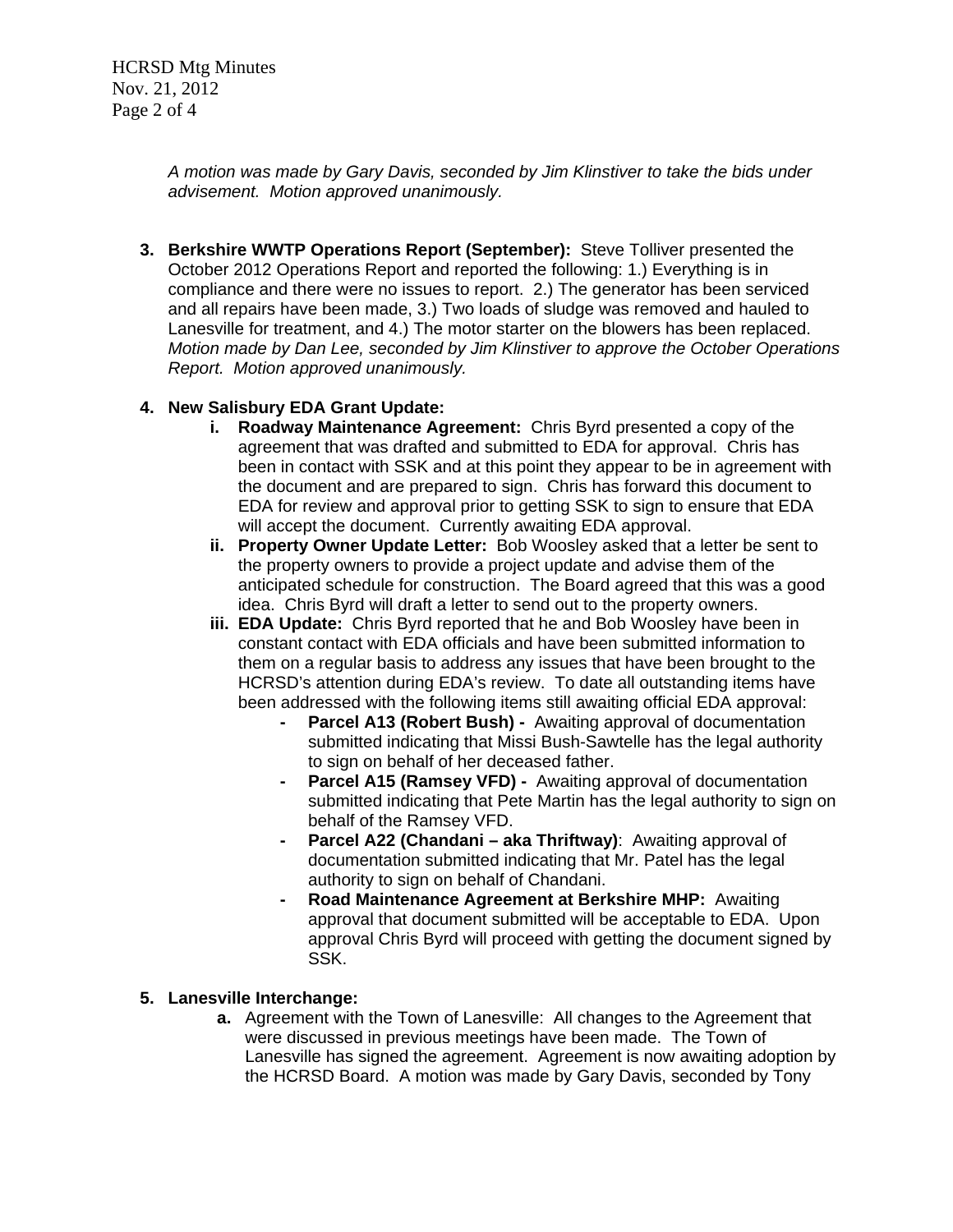HCRSD Mtg Minutes Nov. 21, 2012 Page 3 of 4

> Combs to allow Tom Tucker to sign the agreement on behalf of the District. Motion passed unanimously.

Next Steps:

- 1: Four copies of the Agreement need to be signed by the Commissioners and Council.
- 2: Present the Agreement at the Commissioners meeting on December  $3^{rd}$ , 2012 for approval. (Tom Tucker will make this presentation.)
- 3: Present the Agreement at the Town Council meeting on December  $10^{th}$ , 2012 for approval. (Tom Tucker will make this presentation.)
- **6. Stormwater Demonstration Project (Lanesville School Campus & Corydon School Campus):** 
	- **a. Lanesville Campus:** 
		- **i.** Contractor Bids: The two bids opened earlier in the meeting came in slightly higher than expected. The Board instructed Rob Huckaby to meet with the apparent low bidder (Fulkerson) to discuss their bid and search for any cost saving measures that can be performed. A recommendation for award and approval will be presented at the Board's December 19, 2012 meeting.
		- **ii. Schedule:** work shall not take place during the Christmas holiday break since most asphalt plants will not be open. Work will likely occur during the spring break holiday for the school. It is anticipated this work will take less than two (2) weeks to complete (weather dependent).
		- **iii. Budget:** Bob Woosley asked how much funding would be left in the budget assuming award of this contract to low bidder with no adjustments made to their bid price. Rob Huckaby stated that approximately \$6,000 would remain for the future project and education exhibit (it was originally thought there would be \$20,000 remaining for this work). It is hoped that by working with the Contractor sufficient cost saving measures will be identified to allow for the future improvements to be made at the Corydon School Campus without the need to request any additional funds.
	- **b. Encumbrance of Funds:**The Harrison County Commissioners approved the Interlocal Agreement to transfer the funding to the District at their meeting on November 19, 2012. Tom Tucker distributed copies of the approved agreement to all Board members. *A motion was made by Gary Davis, seconded by Tony Combs to allow Tom Tucker to sign the Interlocal Agreement. Motion approved unanimously.*

## **7. Treasurer's Report:**

- **a.** *A motion was made by Gary Davis, seconded by Jim Klinstiver to approve the following invoices, motion approved unanimously:* 
	- **i.** Heritage Engineering's invoice in the amount of \$2,906. This amount will be charged to the District's Operating Budget.